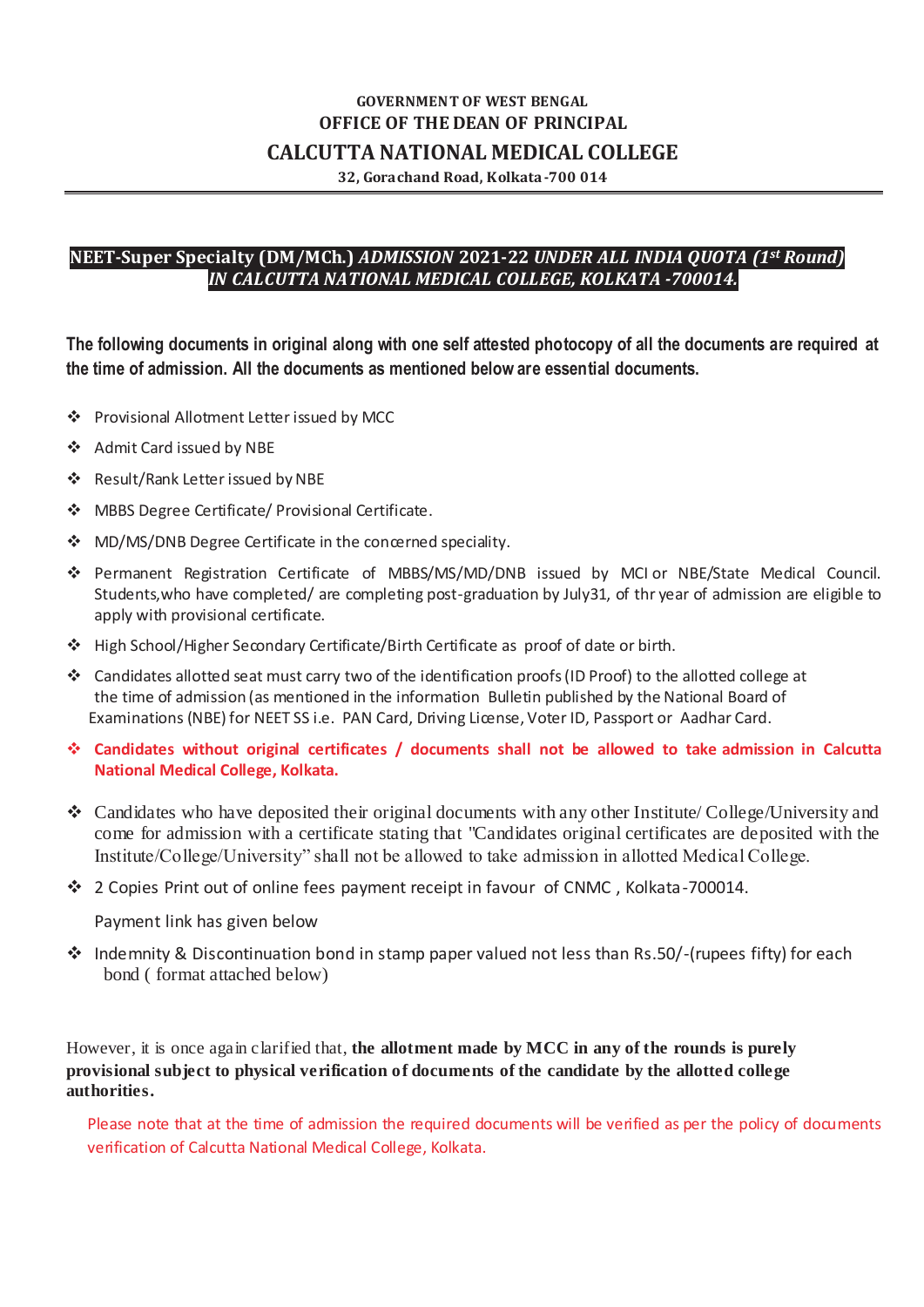### **Important Note:**

Filling up the following forms are mandatory for all categories of candidates. The admission procedure should not be completed without this filled- up forms.

## **Calcutta National Medical College, Kolkata Admission Slip for PDT Student – 2021**

| 1) Name (IN CAPS.)                                                                  |                                 |   |   |   |   |   |   |   |
|-------------------------------------------------------------------------------------|---------------------------------|---|---|---|---|---|---|---|
| 2) NEET PDT 2021 Roll No.                                                           |                                 |   |   |   |   |   |   |   |
| 3) NEET PDT 2021 Rank                                                               |                                 |   |   |   |   |   |   |   |
| 4) Category                                                                         |                                 |   |   |   |   |   |   |   |
| 5) Date of Birth                                                                    | D                               | D | M | M | Υ | Y | Υ | Υ |
|                                                                                     |                                 |   |   |   |   |   |   |   |
| 6) Willingness for Participation<br>for the counseling of<br>(write 'Yes' or ' No') | 2nd Round<br>3rd / Mop-up Round |   |   |   |   |   |   |   |
| 7) Phone No.                                                                        |                                 |   |   |   |   |   |   |   |
| 8) Email Id                                                                         |                                 |   |   |   |   |   |   |   |

Date: \_\_\_\_\_\_\_\_\_\_\_\_\_\_\_

Signature of candidate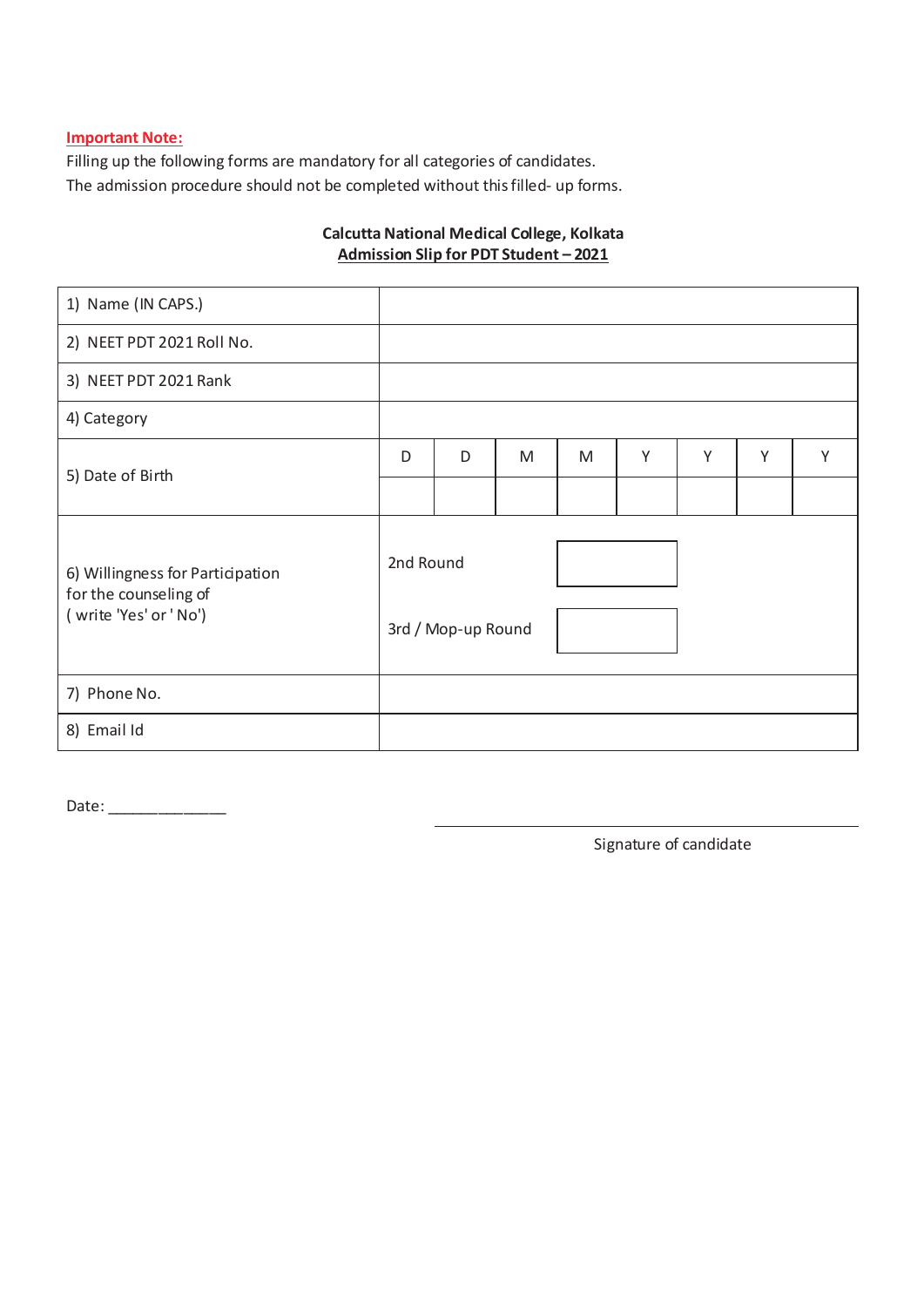### CALCUTTA NATIONAL MEDICAL COLLEGE 32, GORACHAND ROAD, KOLKATA- 700 014

# **SUPER SPECIALTY ADMISSION FORM**

*Self-attested*

*Photograph*

# **Session: 2021**

|    | Allotted Subject:___________________                                                                   |
|----|--------------------------------------------------------------------------------------------------------|
|    |                                                                                                        |
|    |                                                                                                        |
| 1. |                                                                                                        |
| 2. |                                                                                                        |
| 3. |                                                                                                        |
|    |                                                                                                        |
|    |                                                                                                        |
|    |                                                                                                        |
|    |                                                                                                        |
| 7. |                                                                                                        |
| 9. |                                                                                                        |
|    | whether Regular or Ad-Hoc)                                                                             |
|    |                                                                                                        |
|    |                                                                                                        |
|    |                                                                                                        |
|    |                                                                                                        |
|    |                                                                                                        |
|    | 15. Are you at present registered for any SS/DNB Degree course including Ph.D of any                   |
|    |                                                                                                        |
|    | 16. Have you applied for admission or been admitted to any other course in any institution during this |
|    |                                                                                                        |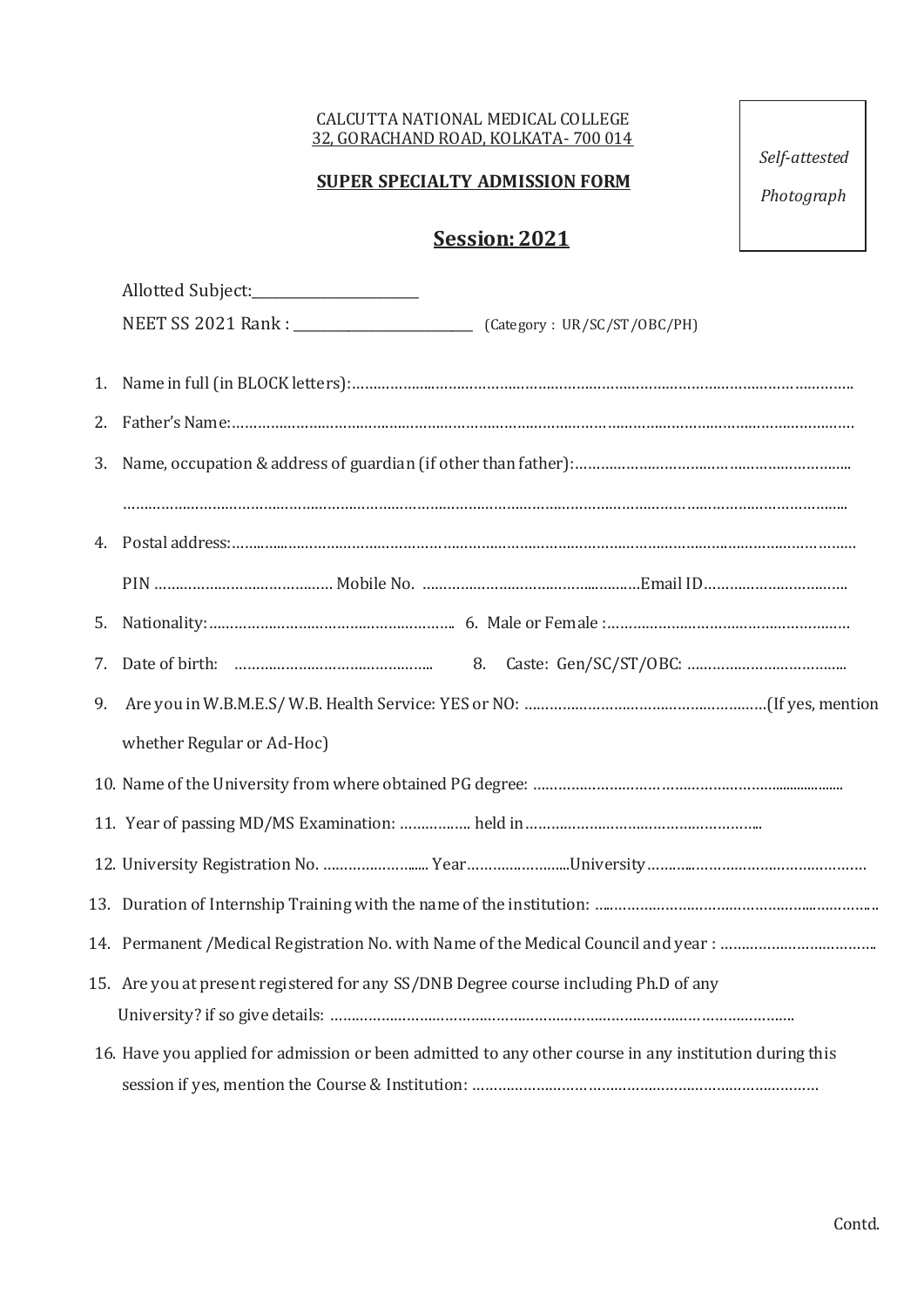I do hereby declare that all the statements made by me in this application (including additional particulars) are true, complete and correct to the best of my knowledge and belief.

I do hereby submit attested of all documents as mentioned in my application.

In case it is detected at any point of time that any of the statements made by me in this application involves suppression of distortion of truth of that the application is not supported by any of the relevant documents as mentioned in this instruction for admission shall be liable to be cancelled without further reference to me. I shall be bound to accept the stipulation laid down by the WBUHS for the purpose of admission to the Degree Course for the session.

Date:………… …………………………………………………………..

Full signature of the Applicant

Declaration in respect to admission to Post-Doctoral Degree of the WBUHS by the Candidates who are not in any Service, in any Capacity in any Organization.

I do hereby declare that I am not in service under WBHS/WBMES or not in other service including House staffship. In case of suppression of distortion of facts as declared by me admission to the course, if detected, will be liable to be cancelled outright.

Date:……………… ………………………………………………………

Full signature of the Applicant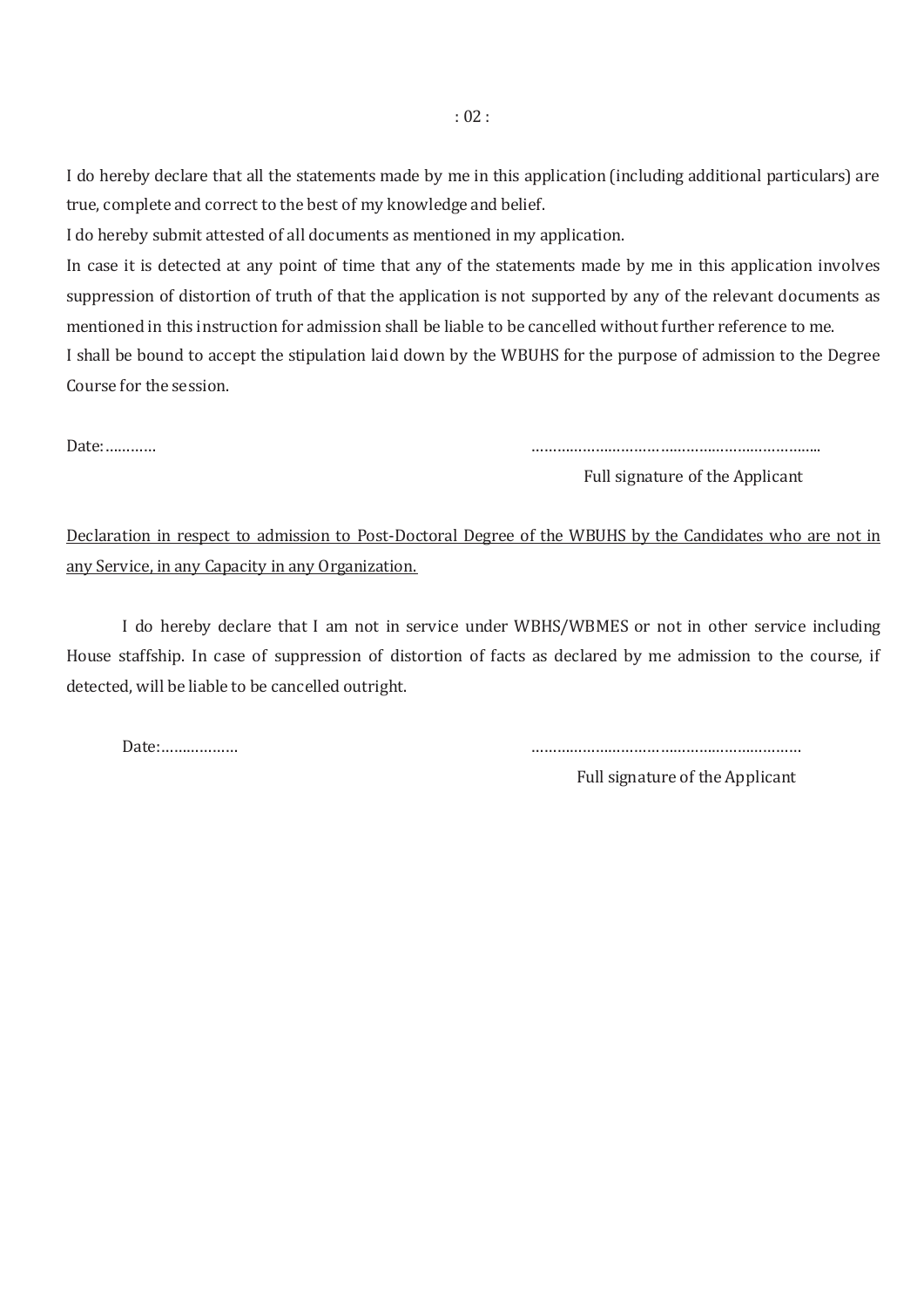### **The candidate should submit all the documents in a plastic folder.**

The candidate should maintain Covid -19 protocol.

## **Payments: ONLY DIGITAL MODE OF PAYMENTS WILL BE ACCEPTED**.

The payment hyperlinks and details of A/C for the digital payments are as follows:-

<https://www.onlinesbi.com/sbicollect/icollecthome.htm?corpID=1053171>

## **DETAILS OF FEES FOR DEGREE COURSE**:

Admission fee:-Rs. 2000/- Tuition fees for 6 months: -Rs. 6000/- Caution deposit:-Rs. 10,000/- TOTAL-:-Rs. 18000/-

**For process of online payment PD SL No (Row 4) will be 2021PG then put Roll No of NEET SS Exam'21. For Example 2021PD1111111111.**

**The Candidates are advised to beware of any fake website and confirm the Account number and particulars of the college from the website of the college or by personally contacting them before paying the fees and ensure that the fees are being paid on the correct portal/ A/c No. etc. College Authorities or MCC/ WBMCC shall not be held responsible for any case of forgery.**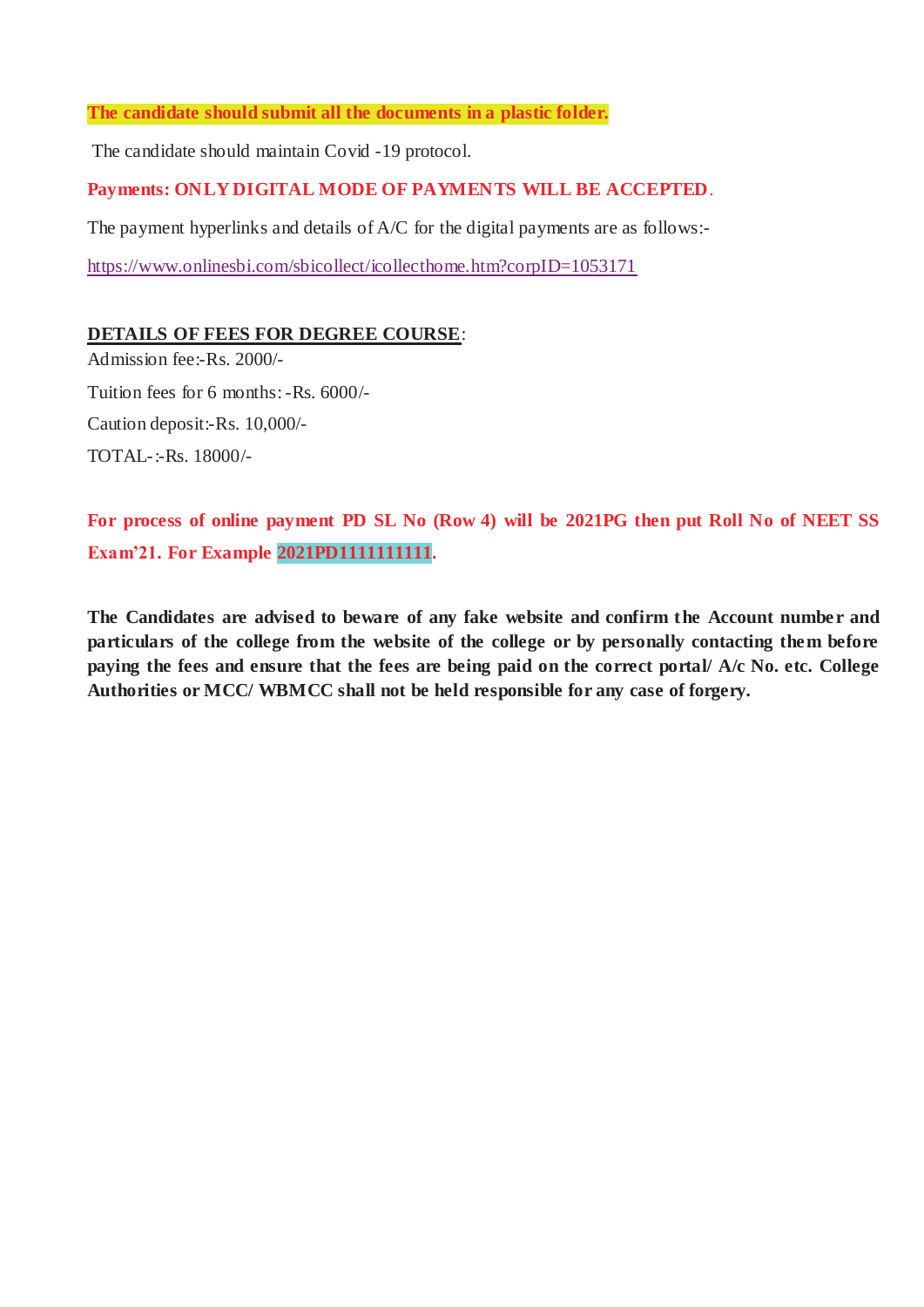### **Discontinuation bond format for PDT Degree**

Execution of Bond by the Candidate for PDT Degree Course .................. at ......................................... Medical College for the session................

I, Sri/Smt. ....................................................... S/o/D/o/W/o of................................................................... .Resident of ............................................ Being selected for PG Course…………….. at...................................... Medical College do hereby undertake to pay a sum of Rs. 5, 00,000 /- (Rupees Five lakhs only) to the Government of West Bengal. If I resign or discontinue the course before completion of tenure of the course as prescribed by the Govt in pursuance of G.O. No HF/O/MERT/1542/Admn/ME/STM-28-10 dated 25/10/2010, moreover It shall be obligatory on my part to observe or perform all terms and condition prescribed on proforma by the Govt. for the aforesaid purposes.

....................................................................... Signature of the student in full with date

.......................................................................

In presence of witness

....................................................................... Signature of the witness with date

Accepted on behalf of the Govt. of West Bengal